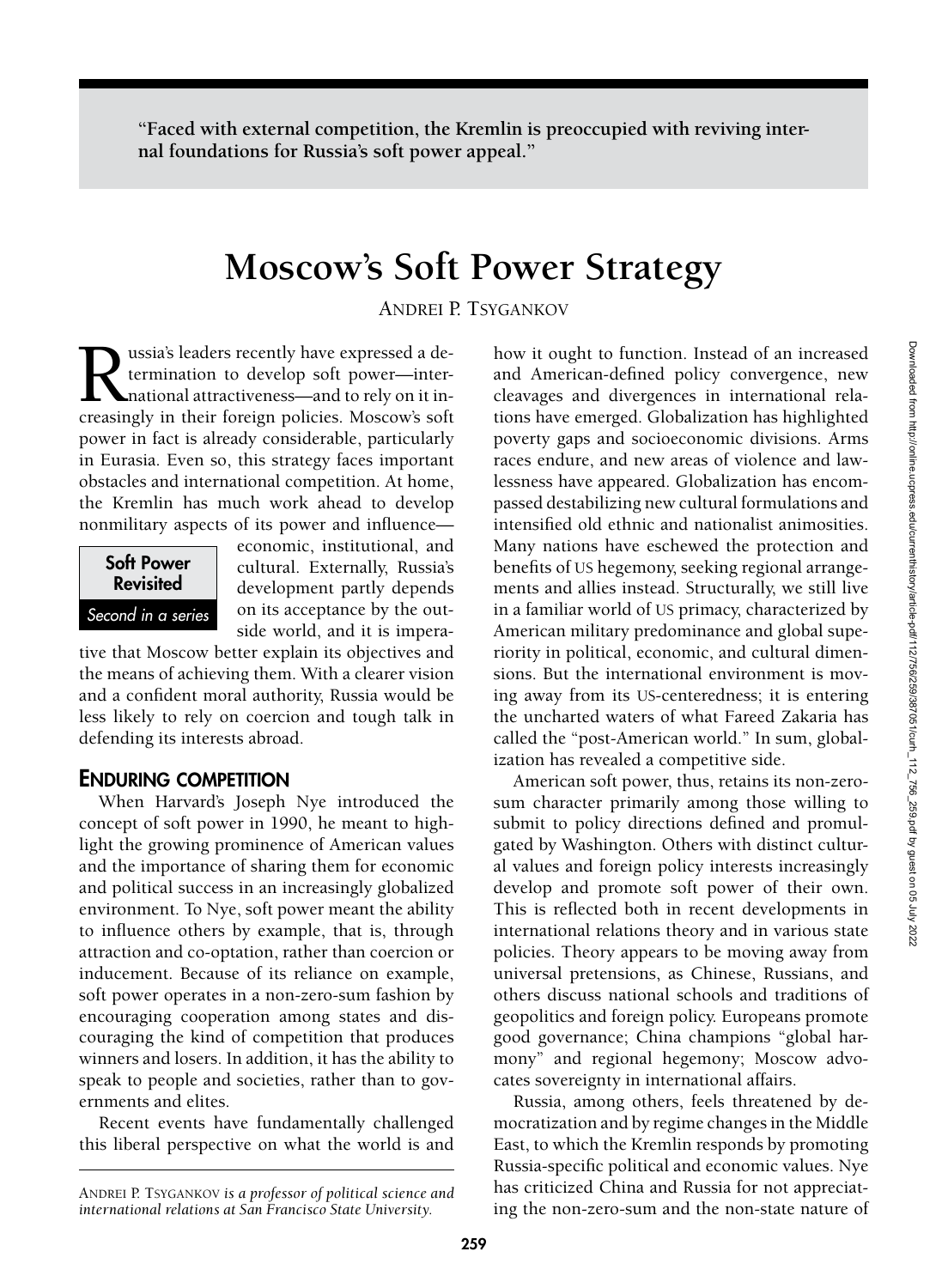soft power, likening their soft power projects to government propaganda—yet both nations continue to believe in balancing against American values. They remain skeptical of the liberal recommendation of cooperation in what they view as an inherently hierarchical world, especially given Nye's own argument that soft power "is not just a matter of ephemeral popularity; it is a means of obtaining outcomes the United States wants."

# Appealing to some

Moscow's soft power is strong and limited at the same time. Historically, Russia has been guided by Christian ideals, trans-ethnic imperial principles, and the model of a strong state (*derzhava*) in domestic and international affairs. Soviet ideology transformed the national values by replacing Christianity and autocracy with beliefs in communism and single-party rule. Today's system of values is still in the process of being formed, but it is increasingly based on reviving pre-Soviet, rather than Soviet, Russian ideas. These values have enjoyed strong appeal in Eurasia. In the process of building their empire, Russians relied not only on coercion, but also co-optation and coexistence. Not only Slavs, but many Muslims too were willing to submit to the empire's general direction. From the era of Catherine the Great, the Russian empire developed special ties with Islam, and the state even served as an arbitrator in disputes between Muslims from the Volga River to Central Asia.

At the same time, Russia's soft-power appeal historically has been limited in several respects. First, with the exception of the relatively brief Soviet period, Russian values were geographically local, not universal, and were based on Eastern Christian ideals predominantly popular in Eurasian and East European regions. After the fall of Byzantium in the fifteenth century, Russia emerged as the center of Eastern Christianity and fought a number of wars with the Ottoman Empire to defend Orthodox Christians in the Crimea and the Balkans. Second, after the rise of Western powers, Russian economic performance was more commonly associated with the semi-periphery than with the core of the international system. Moscow had to play catch-up, and its ability to attract others suffered in the process. Third, as a vast continental empire, Russia faced multiple challenges to its security and had to apply the tools of hard, rather than soft, power to defend its borders.

After the Soviet disintegration, Russia's soft power suffered setbacks during the instability of

the 1990s, but quickly recovered in the 2000s, manifesting itself in cultural values, economic interdependence, and political legitimacy in Eurasia. In the cultural sphere, Russian soft power continues to stem from shared history and institutions. The new post-Soviet states had shared external borders, fought the same enemies, and were subject to similar linguistic and cultural policies. Whereas the Baltics were independent during the interwar years and preserved a sense of national identity even while part of the Soviet empire, other republics' experience with statehood was too short and fragmented to develop a sufficiently strong sense of cultural distinctiveness. Russian was the common second language in non-Russian republics and the mother tongue of many professionals and politicians. Today it remains the common language uniting the former republics. The bonds across republics are strongest among elites, many of whom were educated in the same universities, worked in the same institutions, and served together in the Soviet army.

Economically, Russian soft power stems from the fact that the republics were linked together in what Soviet planners called a "single economic complex" that was anchored by Russia. The republics were directed by Moscow to trade primarily with one another, rather than with countries outside the USSR. International trade and investment networks from the Soviet era continue to facilitate commerce by keeping transaction costs low. Since the breakup, Russia has been slow to withdraw its energy subsidies from the former Soviet states, and all of them have taken advantage of this discount. Transit states, such as the Baltics, Ukraine, Moldova, and Belarus, profited by reselling considerable portions of Russian supplies to European consumers at the world market price. Today, millions of labor migrants from the poorer republics—Moldova, Tajikistan, and Kyrgyzstan, for example—earn their livings in Russia because there are not enough jobs at home.

In the political realm, Russia has served as a state-building example in the region. Although it is in no position to offer global competition to the United States' liberal democratic ideas, Russia has been perceived by many in the region as generally successful in accomplishing other state-building tasks, such as providing citizens with order, basic social services, and protection against external threats. Russia's system of "managed democracy" is routinely criticized in the West as disrespectful of human rights, but it is viewed differently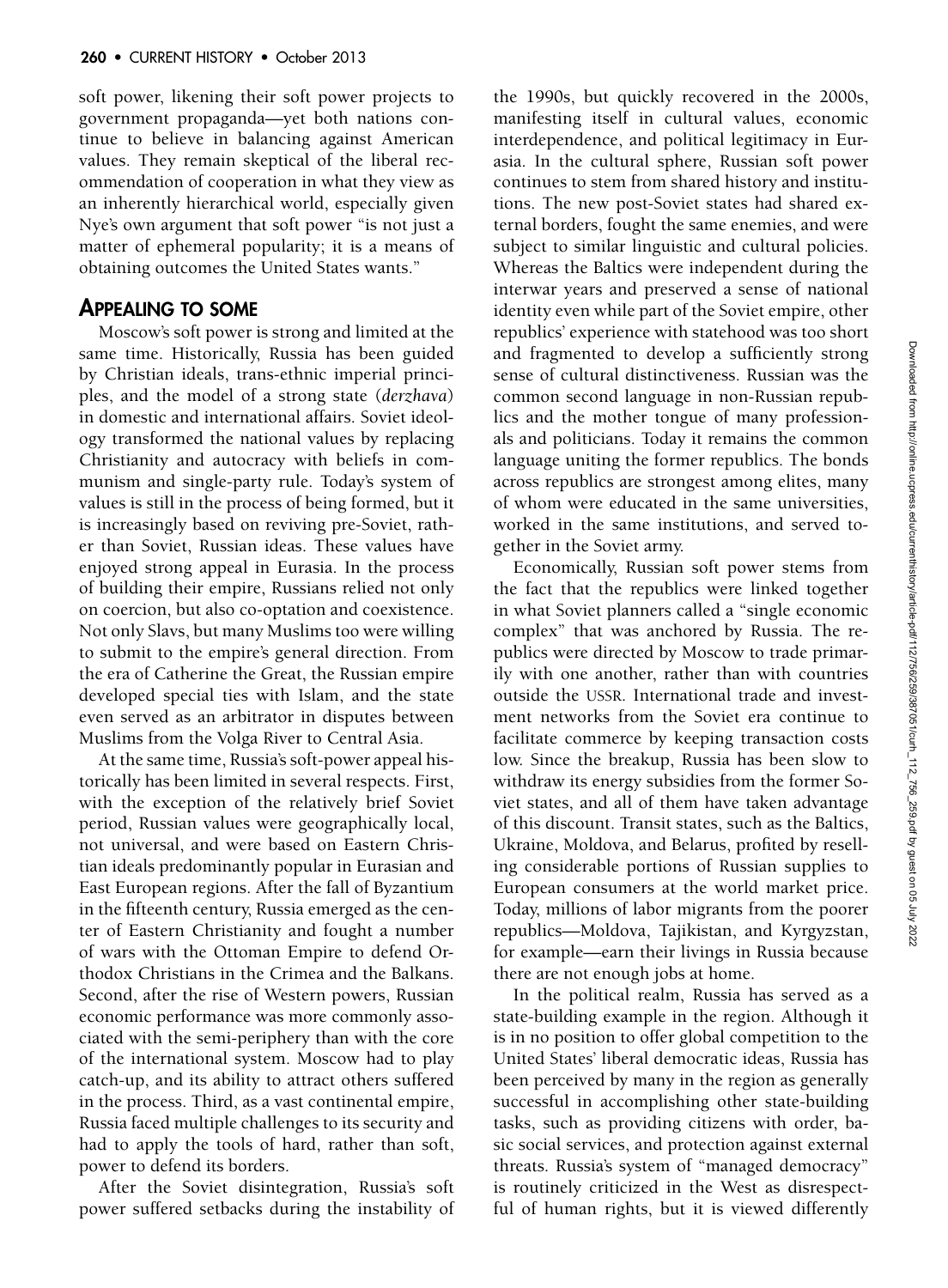elsewhere. Ordinary people and many politicians from Central Asia to Ukraine often rate Russia's current leaders higher than their own. In 2011, a Gallup poll revealed that 61 percent of those living in the former Soviet region approve of the Russian leadership's performance, whereas its worldwide median approval across 104 countries was only 27 percent.

Even outside the region, the influence of Russia's state-building experience is considerable. A 2008 report by the European Council on Foreign Relations noted a rise in Russia's ability to attract votes at the United Nations since the late 1990s, from around 50 percent to 76 percent of all votes, while support for the European Union and United States fell from over 70 percent and 75 percent to around 50 percent and 30 percent, respectively.

Externally, Russia has been attractive to others because Moscow has often used its dominant resources in ways that benefit the near abroad. The disappearance of the Soviet Union created a security vacuum that contributed to several violent conflicts in the Russian periphery. Rus-

sia's neighbors, especially in Central Asia and the Caucasus, called for Russian assistance because there was no other entity able and willing to intervene. With the exception of the military conflict with Georgia in August 2008,

Moscow has sought to play a diplomatic role in the region through multilateral security organizations, such as the Collective Security Treaty Organization (CSTO) and the Shanghai Cooperation Organization (SCO). In the process, Russia has also acted to further its own interests, including the preservation of stability on its borders, economic opportunities, and ties with ethnic Russians living in neighboring states.

# Vying visions

Russia's soft power in Eurasia has been challenged from various directions. Western politicians frequently accuse Moscow of "imperialism" while seeking to replace Russia's soft power with influence of their own. US-based ideas of democratization and the EU-generated project of a "good neighborhood" have acted as potential constraints on Moscow's soft power reach. China too has played an increasingly influential role in Central Asia via the SCO and commercial expansion. The global financial crisis made China's economic influence on the region especially pronounced. China's trade with Central Asia today exceeds that of Russia, and Beijing is increasingly successful in tapping into energy reserves and winning new contracts in the region. Finally, two core Muslim states—Iran and Turkey—influence the areas around the Caspian Sea and the Black Sea, respectively. Iran has tried to make the most of its Shiite, and Turkey its Sunni, cultural capital, while both have tried to capitalize on their status as hubs for energy pipelines connecting Eurasia, the Middle East, and Europe.

In response to these developments, Moscow has begun to advocate a vision of Russia as a civilization in a world of competitive cultural visions. In 2008, Foreign Minister Sergei Lavrov became the first Kremlin official to argue that "competition is becoming truly global and acquiring a civilizational dimension; that is, the subject of competition now includes values and development models." Since his campaign to return to the presidency in 2012, Vladimir Putin too has adopted the discourse of Russia's distinctiveness and national values. In a

*Moscow is likely to continue to experience difficulties with developing its soft power.*

meeting with Russia's ambassadors, he called on them to actively influence international relations by relying on tools of lobbying and soft power. In an address last year to Russia's parliament, in which he warned of new demographic

and moral threats to the nation, Putin declared that "in the twenty-first century, amid a new balance of economic, civilizational, and military forces, Russia must be a sovereign and influential country. . . . We must be and remain Russia."

Even though Russia feels threatened by the West's human rights rhetoric and is concerned by US and European international policies, Moscow's civilizational idea is not necessarily anti-Western. Such an interpretation of Russia's soft power tack is premature, because the Kremlin has yet to deviate from its standard line of preserving strong relations with Europe and the United States in a globalizing world. Importantly, a Foreign Policy Concept signed by Putin in February 2013 describes the world in terms of a "rivalry of values and development models within the framework of the universal principles of democracy and the market economy." Faced with external competition, the Kremlin is preoccupied with reviving internal foundations for Russia's soft power appeal. By adopting the language of a distinct civilization,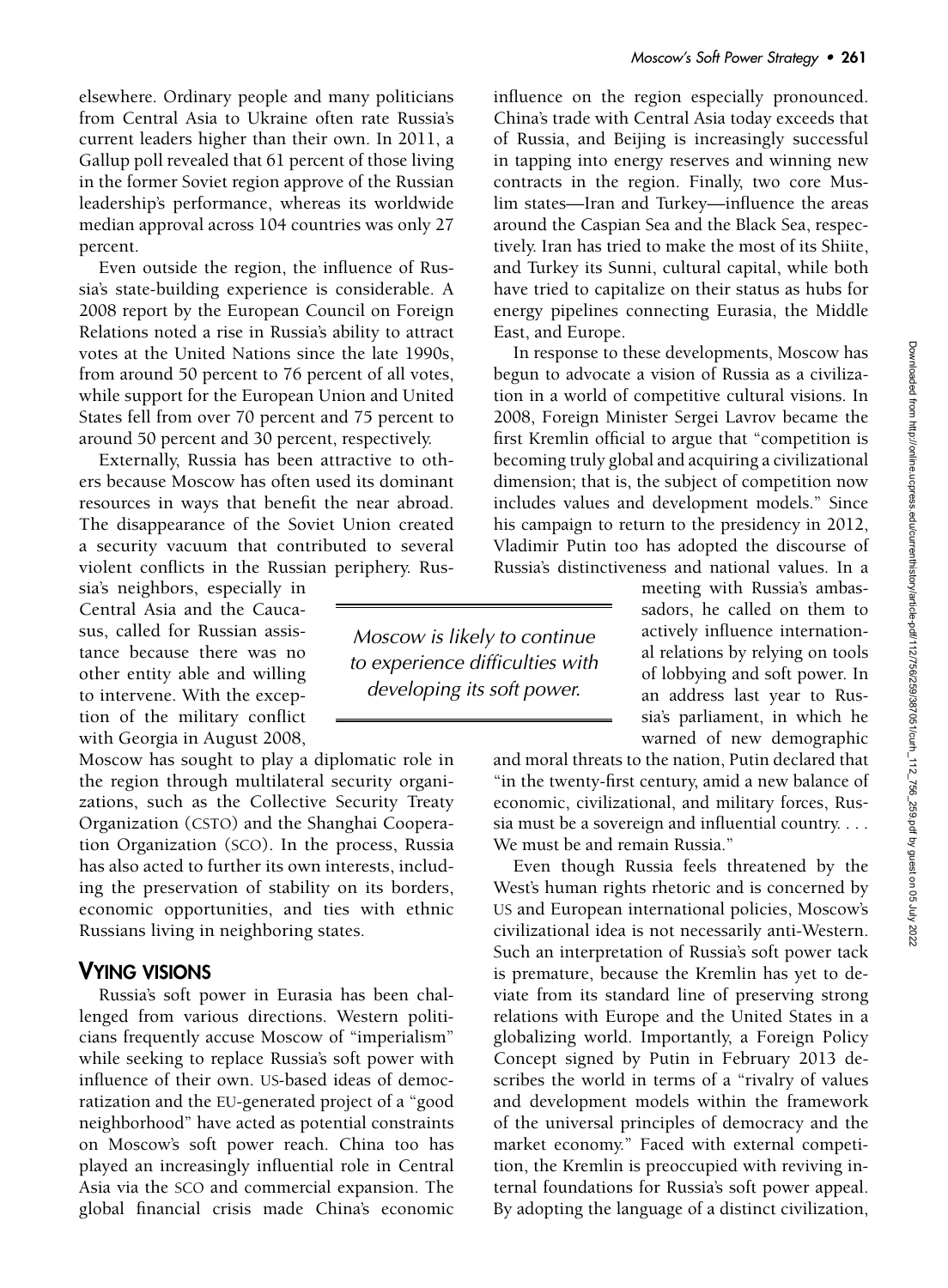Downloaded from http://online.ucpress.edu/currenthistory/article-pdf/112/756/2591/curh\_112\_756\_259.pdf by guest on 05 July 2022 Downloaded from http://online.ucpress.edu/currenthistory/article-pdf/112/756/259/387051/curh\_112\_756\_259.pdf by guest on 05 July 2022

the Kremlin is trying to articulate a system of internal values as a latent element of soft power.

Regionally and internally, Russia's soft power stratagem also represents a response to fears of radicalized and militant Islam. The recent destabilization of the Middle East and an uncontrolled flow of migrants of non-Slavic nationalities threaten Russia's domestic peace with terrorist violence in the Caucasus and inter-ethnic riots across the country. The internal significance of the emerging civilization rhetoric is reflected in a new official nationalities strategy signed by Putin in December 2012, which reintroduced the country as a "unique socio-cultural civilizational entity formed of the multi-people Russian nation."

In the service of these ideological trends, Moscow has established an infrastructure to influence the formation of Russia's image in the world. The Russia Today television network is now the third after BBC News and Sky News in terms of numbers of viewers globally. Several state-supported foundations and the Russian Orthodox Church have been promoting linguistic and spiritual relations

with Russia across the post-Soviet region. More recently, the Kremlin instituted Rossotrudichestvo (Russian cooperation) as an organization for connecting to people in Eurasia with ties to Russia by distributing foreign aid and creating

"optimal conditions for promoting Russian business, science, education, and culture." Plans call for increasing the organization's annual budget from \$62.5 million to \$297 million.

#### The eurasia strategy

Russia's influence in the former Soviet region has grown steadily since the 1990s and the first half of the 2000s. Despite energy conflicts with Ukraine and the use of force against Georgia in August 2008, Moscow views regional dominance in terms of soft power, rather than direct control over its neighbors' domestic and international priorities. By capitalizing on its soft power, Russia has been able to offset competitive influences and even initiate regional integration under its leadership. Other powerful states have revealed their limited interest in Eurasia or limited ability to focus on influencing the region. The United States is beginning to recognize its overextension in the world. The EU is absorbed with its economic problems. China's Eurasian reach is also limited, given Beijing's relatively peripheral geographic location and its dearth of energy reserves and cultural capital. Iran and Turkey's ambitions in Eurasia are limited by competition for influence in the larger Middle East.

This leaves Russia a critically important regional power. Thanks to high oil prices, Moscow has strengthened its presence in neighboring economies and contributed to reversals of the "color revolutions" in Ukraine, Kyrgyzstan, and Georgia, which the Kremlin viewed as dangerous for Russia and destabilizing for the region. In all three countries, anti-Kremlin governments were replaced by ones in favor of stronger ties with Russia. Following these changes, Russia negotiated new terms for its influence. In Ukraine, Moscow negotiated an extension of the basing lease for Russia's Black Sea Fleet, and invited Kiev to join the Russiainfluenced Customs Union, promising a major discount on gas prices. The former deal is meant to close NATO's door for Ukraine; the purpose of the latter is to keep Ukraine within the area of Russia's economic influence. In May 2013, Ukraine joined

> the Customs Union as an associate member. In Kyrgyzstan, Russia sought to bring to power a pro-Russian coalition and encourage a political system with a strong central authority. Even in Georgia, the Kremlin is finding a way to influence events

without relying on force—by developing ties with members of the Georgian elite critical of President Mikheil Saakashvili and with members of Prime Minister Bidzina Ivanishvili's circle.

More recently, Russia has begun to promote regional integration in Eurasia. Moscow initiated the Customs Union with Belarus and Kazakhstan in 2010. In 2011, Putin introduced the idea of a Eurasian Union. He laid out economic incentives for joining it, including increased trade, common modernization projects, and improved standards of living. Expected to be completed by 2015, the new arrangement was proposed with an eye on the EU, on one hand, and China, on the other. In addition to considerations of economic development and balance of power, Moscow's emphasis on building a Eurasian Union is shaped by the new vision of Russia as a distinct civilization.

Russia's success in Eurasia has been limited by weaknesses of its economy and cultural values, as well as external factors. The global economic crisis in particular revealed the tenuous nature of

*Russia's influence in the former Soviet region has grown steadily.*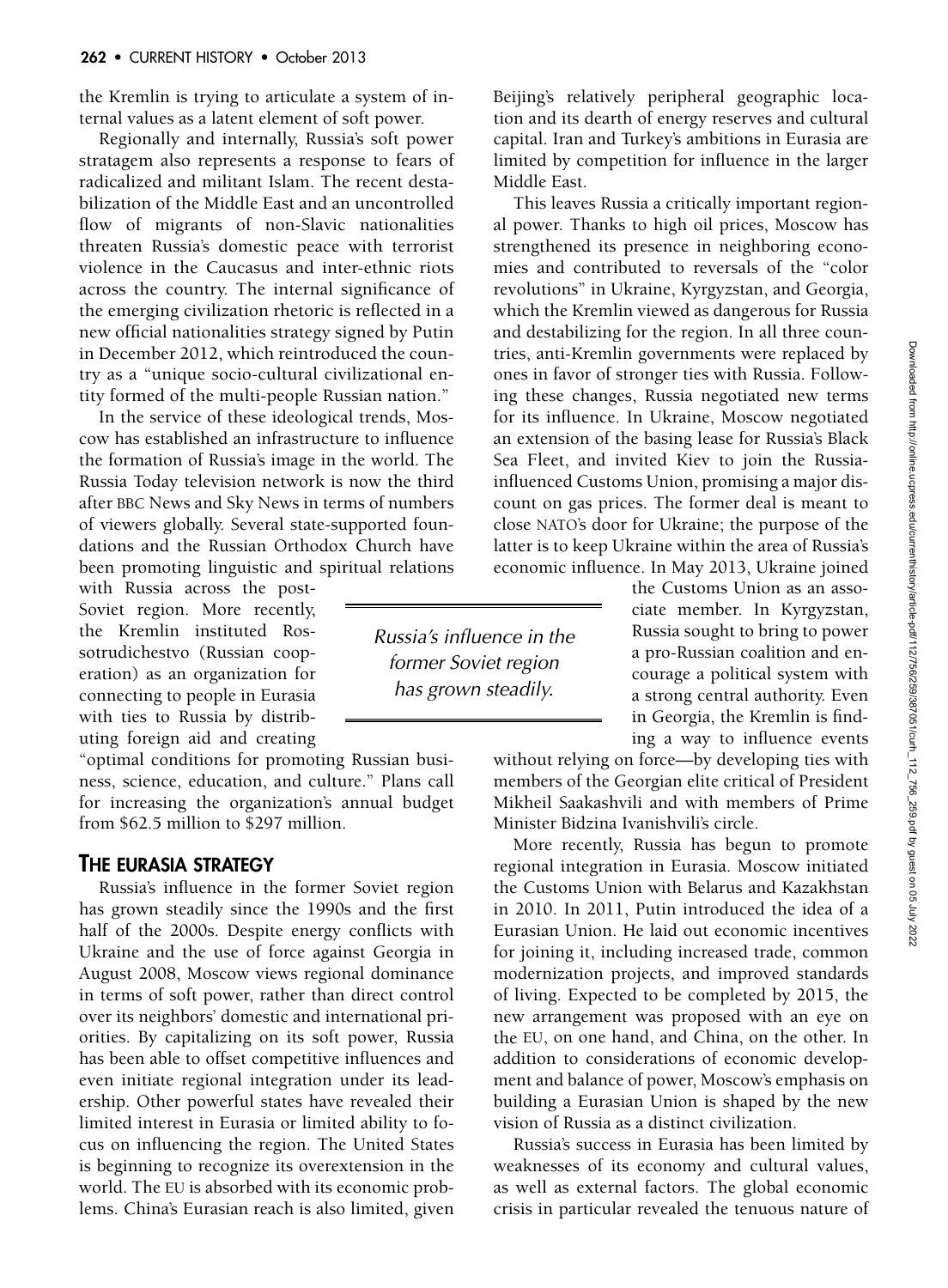Russia's regional influence and the frailty of its soft power base. The crisis hit Russia hard: GDP fell by around 8 percent in 2009. Not only did the Kremlin have to spend a considerable portion of its reserves to bail out domestic enterprises; it also was compelled to scale down its activist foreign policy in Central Asia and the Caucasus. In terms of cultural values, Russia remains divided between supporters of a strong-state developmental model and those favoring a European path, as the anti-Putin protests of the past two years show.

Externally, mistrust in relations with the West limits Moscow's use of soft power. A lack of progress in resolving issues such as a US-led missiledefense system in Europe or the coordination of policies regarding Afghanistan, Syria, or the former Soviet states may encourage the Kremlin to strengthen the hard, rather than soft, components of its power, thereby presenting the states of Eurasia with difficult choices. Elites in the former Soviet states are frequently unhappy with Moscow's lack of sensitivity toward their interests, even as they remain attracted to Russia and suspicious of other powers in the region. In order to balance against Russia's power, Central Asian states often seek to strengthen ties with China and the United States. In June 2012, Uzbekistan went so far as to withdraw from the CSTO—in part to signal its dissatisfaction with Moscow.

## Disconnect with the west

Russia's relations with Western nations are paradoxical—they seek good relations while remaining distrustful of each other. The United States and Europe view Russia as an important power and recognize its influence in Eurasia and in non-Western international coalitions, such as the SCO and BRIC (Brazil, Russia, India, and China). Western powers have tried to involve Russia in projects of mutual significance. The United States attempted to "reset" relations with Moscow when Dmitri Medvedev was president, and is trying to preserve some momentum since Putin's return to the presidency. In particular, Barack Obama's administration has worked to reach understandings with the Kremlin on nuclear arms control, the Middle East, and counterterrorism.

Recently the US-Russian relationship has survived two crises—one associated with the US Congress's passage of the Magnitsky Act, the other with Russia's refusal to extradite the fugitive Edward Snowden, who had leaked National Security Agency secrets. In the former case, several Russian officials presumed responsible for human rights violations were denied visas to the United States and their assets were frozen. In the latter case, Russia declined to extradite Snowden even after Washington threatened the Kremlin with "serious consequences" and canceled a bilateral summit in Moscow scheduled for September.

Ties with Europe, meanwhile, have been growing since France and Germany joined Russia in opposing the US war in Iraq. Russia's recovery as a leading energy supplier has also given it influence in Europe. Relationships with European nations have survived Russia's heavy-handed approach in Chechnya, its energy conflicts with Ukraine, and the August 2008 crisis in the Caucasus.

Despite Western countries' recognition of Russia's importance, they tend to perceive Moscow as threatening and disrespectful of international rules. The elites and political experts mistrust the Kremlin's intentions and frequently present Russia's domestic and international policies as hostile and anti-Western. They are especially concerned by the Kremlin's warnings against external interference in Russia's domestic affairs and its steps to restrict activities of Western nongovernmental organizations and political opposition inside the country.

In addition, there are many who deny Russia's relevance as a significant international power and who are convinced that the country is fundamentally weakened by a competition of rival factions within the Kremlin. For example, Vice President Joseph Biden, in a 2009 interview with *The Wall Street Journal*, appeared to question the need for the United States to take Russia into serious consideration. "The reality is, the Russians are where they are," Biden said. "They have a shrinking population base, they have a withering economy, they have a banking sector and structure that is not likely to be able to withstand the next 15 years, they're in a situation where the world is changing before them and they're clinging to something in the past that is not sustainable." Global public perceptions of Russia also are not encouraging. According to a Pew Research Global Attitude Project conducted in 27 countries, from 2007 to 2012 the number of people viewing Russia favorably decreased in 17 countries and increased in only 3.

Aware of the problem, the Kremlin has hired public relations agencies in the West, funded radio and television programs with pro-Russian news coverage, and established organizations to combat the negative perception of Russia. In 2012,